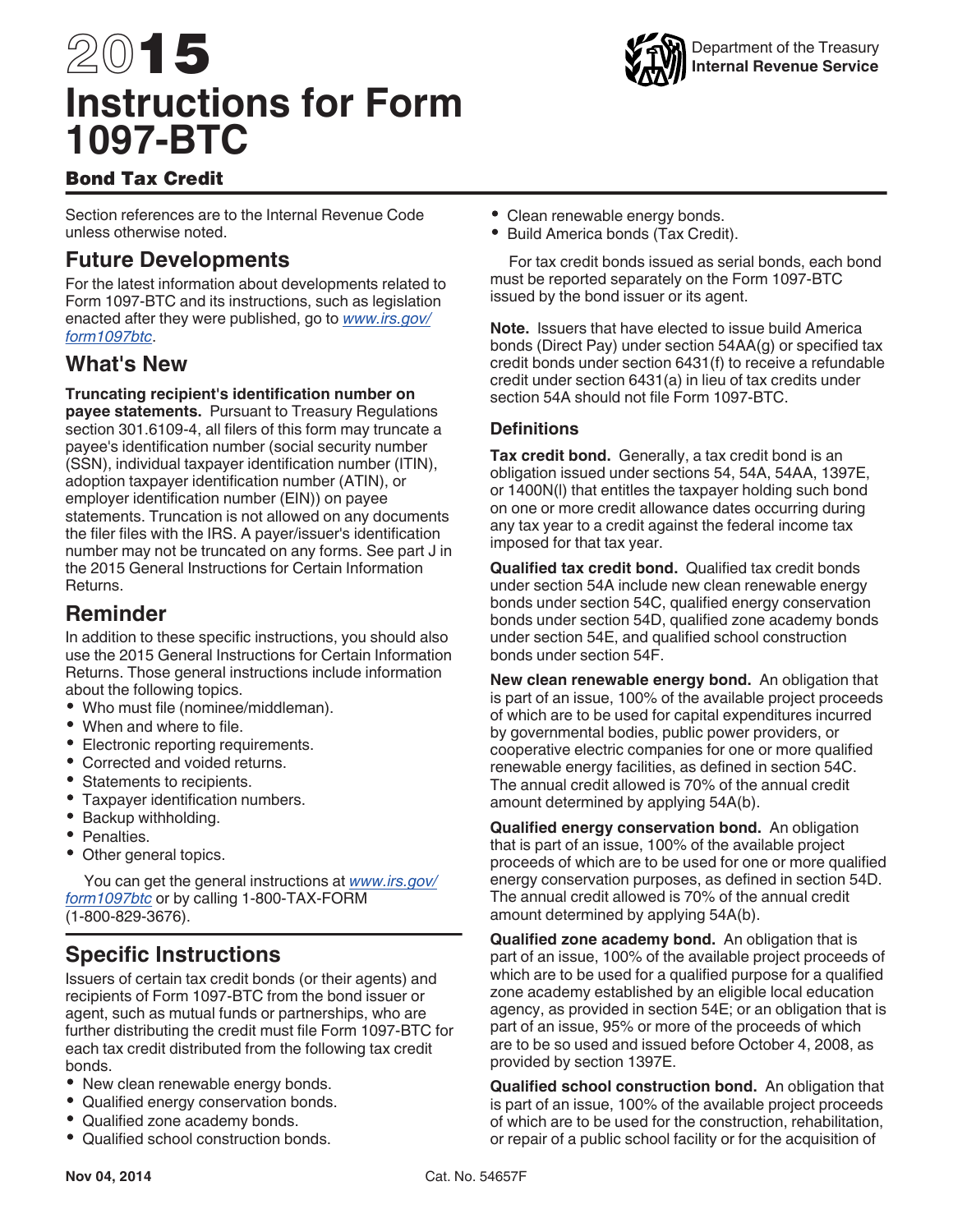land on which such a facility is to be constructed with the proceeds, as provided in section 54F.

**Clean renewable energy bond.** An obligation that is part of an issue, 95% of the proceeds of which are used for capital expenditures incurred by qualified borrowers for one or more qualified projects, as defined in section 54.

**Build America bond (Tax Credit).** An obligation issued by a state or local government (excluding private activity bonds under section 141) as defined in section 54AA(d).

#### **Who Must File**

File Form 1097-BTC, Bond Tax Credit, for each person who is allowed a tax credit as a holder, directly or indirectly, of a tax credit bond or a stripped credit coupon on one or more credit allowance dates during the calendar year in an amount of at least \$10. Filings of Form 1097-BTC with respect to a bond, by the issuer or the issuer's agent, must be made on a separate Form 1097-BTC for each bond. Recipients of Form 1097-BTC from the bond issuer or agent, such as brokers, nominees, mutual funds, or partnerships, who are further distributing the credit must file only one Form 1097-BTC per recipient or account, aggregating credit from all applicable bonds.

The tax credit from tax credit bonds or stripped credit coupons is allowed on each credit allowance date for which the bond was outstanding or to which the stripped credit coupon corresponds. For qualified tax credit bonds and clean renewable energy bonds the credit allowance dates are March 15, June 15, September 15, December 15, and the last day on which the bond is outstanding. For bonds issued during the 3-month period ending on a credit allowance date, the amount of the credit is determined ratably based on the portion of the 3-month period during which the bond is outstanding. The same ratable determination of credit applies when a bond is redeemed or matures. For build America bonds (Tax Credit), the credit allowance dates are the interest payment dates. For qualified zone academy bonds issued before October 4, 2008, the credit allowance date is the last day of the 1-year period beginning on the issue date of the bond and each anniversary of such day thereafter.

The tax credit allowed to holders of any tax credit bonds or stripped credit coupons is treated as interest which is included in gross income and must be reported as interest income on a Form 1099-INT or Form 1099-OID, as applicable. For more information on reporting the tax credit treated as interest income paid from tax credit bonds, see the Instructions for Forms 1099-INT and 1099-OID.

#### **When to File**

File Copy A of Form 1097-BTC with the IRS by February 29, 2016 (March 31, 2016, if filed electronically). See *Statement to Recipient,* below, for furnishing statements to recipients.

#### **Penalties for Failure to File**

There are penalties for failure to file correct information returns by the due date and for failure to furnish correct payee statements. See part O in the 2015 General Instructions for Certain Information Returns for details. The failure to file Forms 1097-BTC also includes the

requirement to file electronically. For more information on penalties for failure to file electronically, see part F in the 2015 General Instructions for Certain Information Returns.

#### **Statement to Recipient**

If required to file Form 1097-BTC, you must furnish a statement to the recipient quarterly for each credit amount indicated on or before the 15th day of the 2nd calendar month after the close of the calendar quarter in which the credit was allowed.

| <b>Reporting period:</b>                              | To recipient (on or before): |
|-------------------------------------------------------|------------------------------|
| 1 <sup>st</sup> Quarter: January – March              | May $15^*$                   |
| 2 <sup>nd</sup> Quarter: April - June                 | August 15*                   |
| 3rd Quarter: July - September                         | November 15*                 |
| Annual/4 <sup>th</sup> Quarter: October -<br>December | February 15*                 |
| *Dates may change due to weekends or holidays         |                              |

For the first three quarters, report to the recipient only the amounts for the months of the applicable quarter. Box 1 should not be completed and box 6 is optional.

You are not required to furnish a report solely for the fourth quarter because the fourth quarter amounts are reported with the annual filing. For the annual filing, report the credits for each month in boxes 5a–5l; report the total of those amounts in box 1; and complete the rest of the form as applicable. Furnish the annual filing to the recipient by February 16, 2016.

If any amounts previously furnished for the first three quarters need to be corrected, report the correct amounts for the annual reporting and explain the correction to the recipient; no explanation is required for the IRS filing.

For the report furnished to the recipient (quarterly or annual), you may use Copy B or your own substitute statement reporting all the same applicable information (the reporting for the first three quarters may be furnished electronically). See Publication 1179, General Rules and Specifications for Substitute Forms 1096, 1098, 1099, 5498, and Certain Other Information Returns, for specific rules about providing substitute statements to recipients.

The IRS encourages Form 1097-BTC issuers to provide the credit information to the recipient monthly if applicable, and as soon after the end of the month in which a credit arises as possible.

For more information about the requirement to furnish a statement to the recipient, see part M in the 2015 General Instructions for Certain Information Returns.

**Bond Issuer.** If issuing the Form 1097-BTC as an issuer of the bond or its agent, box 2a of the form will always reflect code "C" and box 2b must reflect the CUSIP number for the bond or stripped coupon, unless a CUSIP number was not issued for the bond. See instructions for boxes 2a and 2b.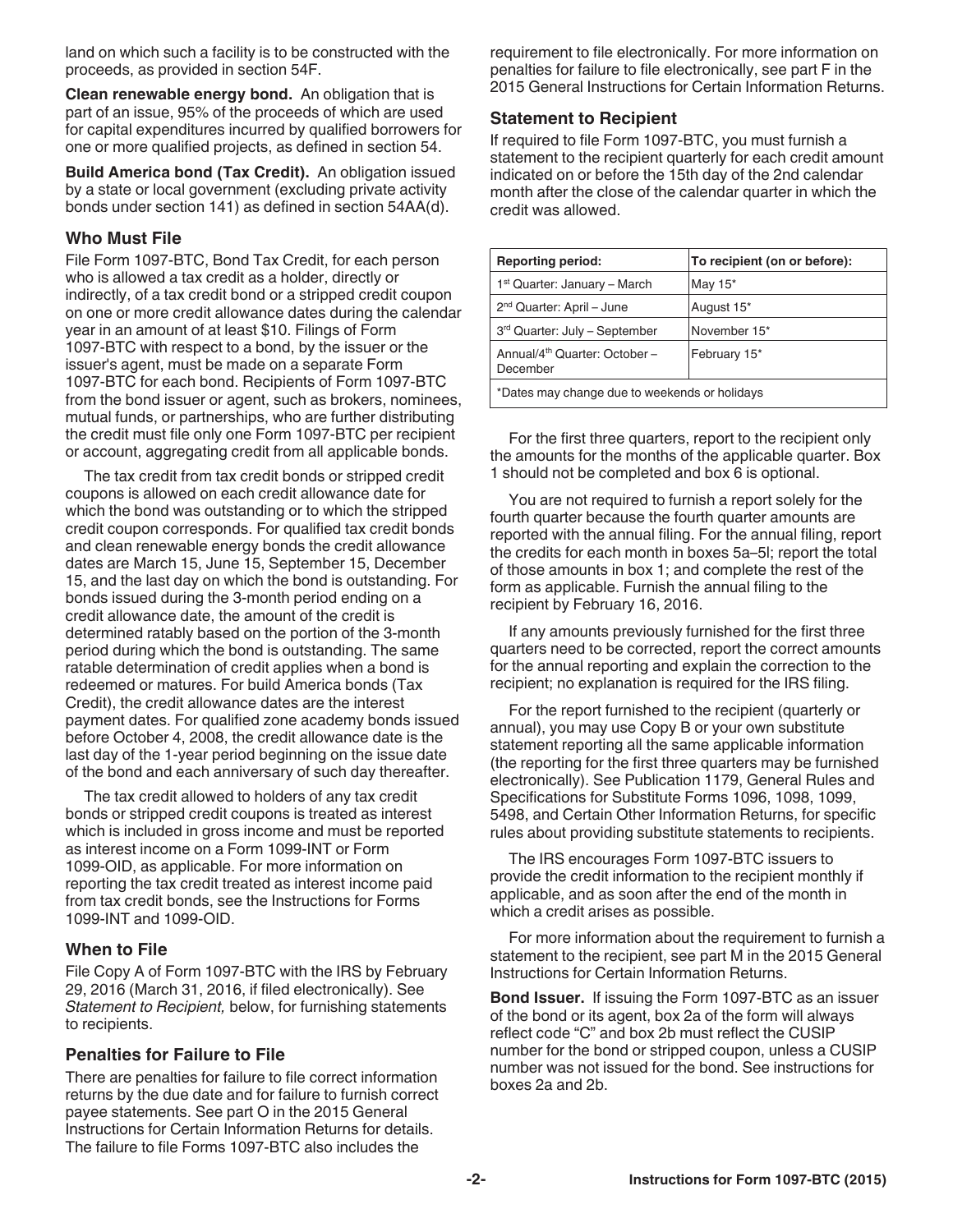#### **Form 1097-BTC Issuer's Name, Address, and Telephone Number**

Enter the name, street address, city or town, state or province, country, ZIP or foreign postal code, and telephone number of the entity issuing the Form 1097-BTC.

Enter the entity's true name (as set forth in the legal documents creating it). Enter the address of the entity's principal office or place of business. Include the suite, room, or other unit number after the street address. If the post office does not deliver mail to the street address and the entity has a P.O. box, show the box number instead.

**Note.** Do not use the address of the registered agent for the state in which the entity is incorporated. For example, if a business is incorporated in Delaware or Nevada and the corporation's principal office is located in Little Rock, AR, the corporation should enter the Little Rock address.

If the entity receives its mail in care of a third party (such as an accountant or an attorney), enter for the street address "C/O" followed by the third party's name and street address or P.O. box.

#### **Form 1097-BTC Issuer's Federal Identification Number**

Enter the Form 1097-BTC issuer's federal identification number, such as an employer identification number (EIN). Do not truncate the Form 1097-BTC issuer's federal identification number. An issuer that does not have an EIN should apply for one. See Form SS-4, Application for Employer Identification Number, and its separate instructions, available at *[www.irs.gov](http://www.irs.gov)*. Applications can be submitted online, by phone, fax, or mail.

# **Recipient's Federal Identification Number**

Enter the federal identification number, such as an EIN or social security number, of the recipient of the distributed (or stripped) credit from the tax credit bond.

# **Recipient's Name**

Enter the name of the recipient of the distributed (or stripped) credit from the tax credit bond. If not an individual, enter the entity's true name (as set forth in the legal documents creating it).

# **Recipient's Street Address (Including Apt. No.)**

Enter the street address, city or town, state or province, country, and ZIP or foreign postal code of the recipient's principal office or place of business. Include the suite, room, or other unit number after the street address. If the post office does not deliver mail to the street address and the entity has a P.O. box, show the box number instead.

**Note.** Do not use the address of the registered agent for the state in which the recipient is incorporated.

If the recipient receives its mail in care of a third party (such as an accountant or an attorney), enter for the street address "C/O" followed by the third party's name and street address or P.O. box.

Check, as applicable, whether you are the issuer of the bond or its agent filing the initial 2015 Form 1097-BTC for the bond or are an entity or a person that received a 2015

Form 1097-BTC for credit(s) that was or should have been reported.

# **Box 1. Total**

Enter the total amount of credits distributed to the recipient with respect to the amounts reported in boxes 5a–5l.

This box should be only filled out when filing Copy A and when the annual statement (Copy B of the form) is sent to the recipient. See *Statement to Recipient*, earlier.

## **Box 2a. Code**

Enter the unique identification number code. Enter "A" for account number, "C" for CUSIP number, and "O" if the unique identification number is not an account number or a CUSIP number, such as a self-provided identification number. If you checked the first box under Form 1097-BTC issuer, and a CUSIP number is assigned to the bond(s), enter "C." If no CUSIP number is assigned to the bond(s) and you checked the first box under Form 1097-BTC issuer, use the account number as the unique identifier and enter "A"or "O" if you are using any other unique identifying number. See *Box 2b. Unique Identifier*, next.

## **Box 2b. Unique Identifier**

The unique identification number is assigned by the Form 1097-BTC issuer and is limited to 39 alphanumeric characters. It can be the account number, CUSIP number, or any other unique identification number by which you track the bond transactions.

For a bond issuer filing the 2015 Form 1097-BTC for a bond, the unique identification number must start with the CUSIP number(s), if available, and may be expanded by the account number or any other self-provided number(s). If a CUSIP number was not issued for the bond, the bond issuer may use or devise its own unique identifier, preferably the account number or other reference number by which you track and account for the bond transaction. A recipient of a Form 1097-BTC that issues its own Form 1097-BTC to further distribute the credit may use or devise its own unique identifier using whatever means it deems best.

## **Box 3. Bond Type**

Enter code "101" for clean renewable energy bonds issued under section 54. Enter code "199" for all other bonds.



*Multiple bond types can be entered on one Form 1097-BTC, other than clean renewable energy bonds. Credits from clean renewable energy bonds must be reported on a separate Form 1097-BTC.*

## **Box 4.**

Reserved.

## **Boxes 5a–5l.**

Enter the amount of credit allowed for each month during the calendar year, calculated by using steps 1 and 2, following.